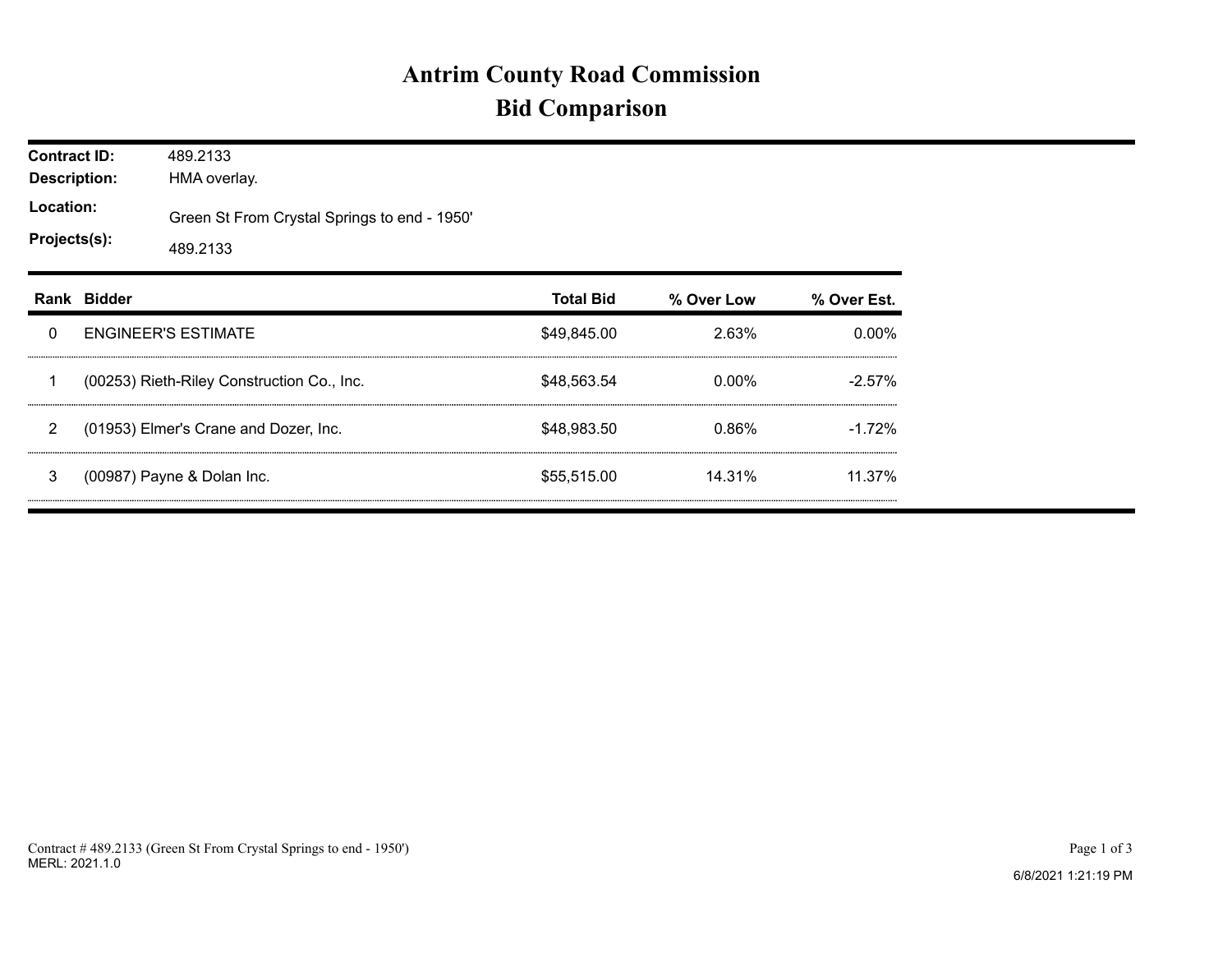|                           |                                     |                       |             |                         |              | (1) Rieth-Riley Construction Co., |              |                                   |              |
|---------------------------|-------------------------------------|-----------------------|-------------|-------------------------|--------------|-----------------------------------|--------------|-----------------------------------|--------------|
| Line                      | Pay Item Code                       | <b>Quantity Units</b> |             | (0) ENGINEER'S ESTIMATE |              | Inc.                              |              | (2) Elmer's Crane and Dozer, Inc. |              |
| <b>Description</b>        |                                     | <b>Bid Price</b>      | Totall      | <b>Bid Price</b>        | Total        | <b>Bid Price</b>                  | <b>Total</b> |                                   |              |
| 0001                      | 1500001                             |                       | <b>LSUM</b> | \$5,000.000             | \$5,000.000  | \$5,000.000                       | \$5,000.000  | \$2,000.000                       | \$2,000.000  |
| Mobilization, Max \$5,000 |                                     |                       |             |                         |              |                                   |              |                                   |              |
| 0002                      | 5010056                             | 497                   | Ton         | \$85,000                | \$42,245.000 | \$83,500                          | \$41.499.500 | \$89,500                          | \$44,481.500 |
| <b>HMA, 5E1</b>           |                                     |                       |             |                         |              |                                   |              |                                   |              |
| 0003                      | 8120140                             | 2                     | Ea          | \$400,000               | \$800,000    | \$0.010                           | \$0.020      | \$200.000                         | \$400.000    |
|                           | Lighted Arrow, Type C, Furn         |                       |             |                         |              |                                   |              |                                   |              |
| 0004                      | 8120141                             | 2                     | Ea          | \$100,000               | \$200,000    | \$0.010                           | \$0.020      | \$1,000                           | \$2.000      |
|                           | Lighted Arrow, Type C, Oper         |                       |             |                         |              |                                   |              |                                   |              |
| 0005                      | 8120170                             |                       | LSUM        | \$500.000               | \$500.000    | \$1,960.000                       | \$1,960.000  | \$500,000                         | \$500.000    |
|                           | <b>Minor Traf Devices</b>           |                       |             |                         |              |                                   |              |                                   |              |
| 0006                      | 8120350                             | 200                   | Sft         | \$2,000                 | \$400,000    | \$0.010                           | \$2,000      | \$2.000                           | \$400.000    |
|                           | Sign, Type B, Temp, Prismatic, Furn |                       |             |                         |              |                                   |              |                                   |              |
| 0007                      | 8120351                             | 200                   | Sft         | \$1.000                 | \$200.000    | \$0.010                           | \$2.000      | \$1.000                           | \$200.000    |
|                           | Sign, Type B, Temp, Prismatic, Oper |                       |             |                         |              |                                   |              |                                   |              |
| 0008                      | 8120370                             |                       | LSUM        | \$500,000               | \$500,000    | \$100.000                         | \$100,000    | \$1,000,000                       | \$1,000,000  |
|                           | <b>Traf Regulator Control</b>       |                       |             |                         |              |                                   |              |                                   |              |
| <b>Bid Totals:</b>        |                                     |                       |             |                         | \$49,845.00  |                                   | \$48,563.54  |                                   | \$48,983.50  |